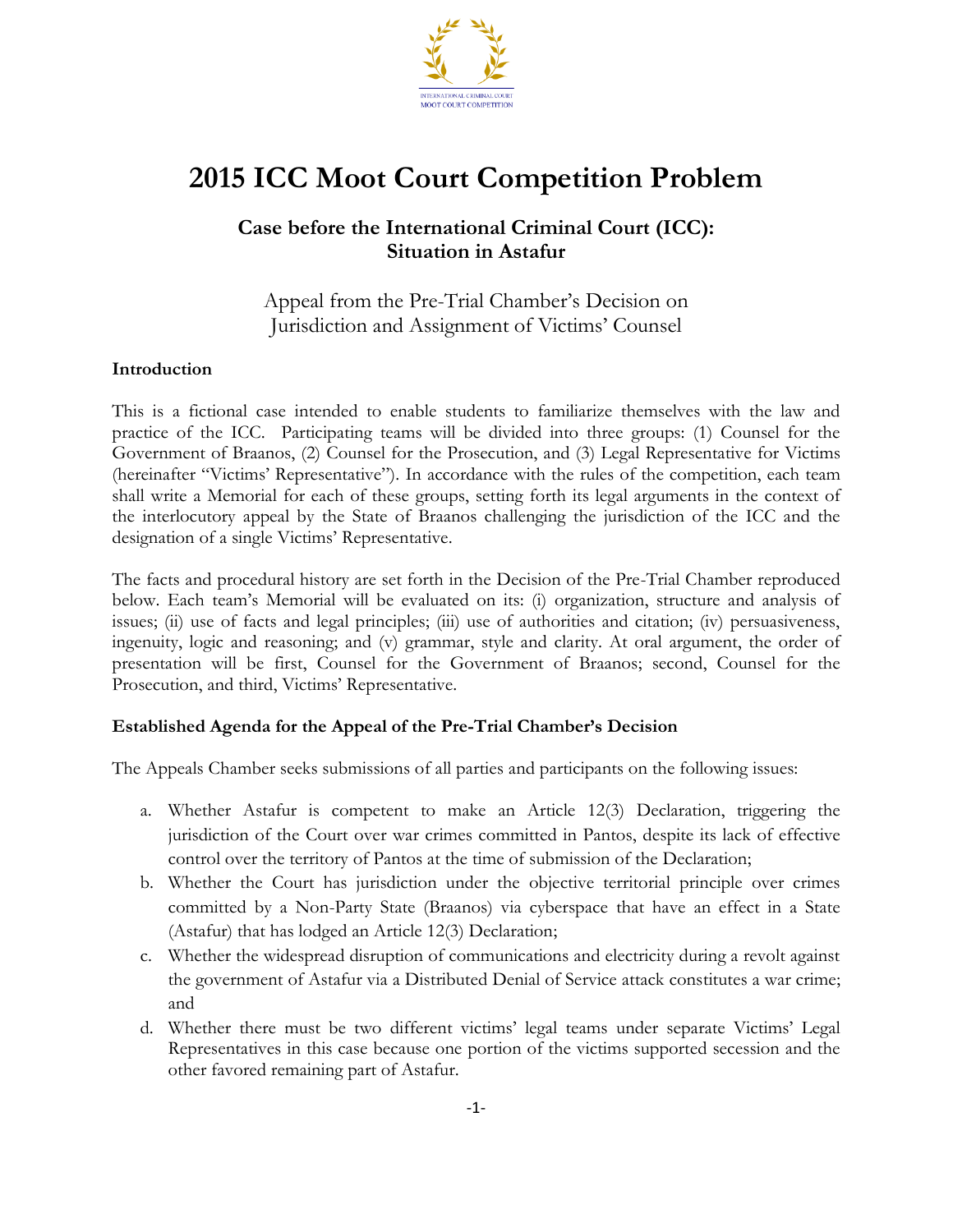Pre-Trial Chamber VI

### **ICC Moot Court Competition**

Situation in Astafur

### **Decision on Jurisdiction and Designation of Victims' Legal Representative**

Pre-Trial Chamber VI of the International Criminal Court (ICC) renders this decision on the application filed by the State of Braanos challenging the jurisdiction of the ICC and the designation of a single Victims' Legal Representative. The general facts contained in the background section below have been stipulated to by the parties and participants, but Braanos does not concede the veracity of the conclusions of the International Rights Watch Report quoted in paragraph 7. A map of the region is attached as an Appendix to this decision.

### **Factual Background**

- 1. This case arises out of allegations of war crimes committed in the territory of the State of Astafur by the Cyberwar Unit of the Braanos armed forces.
- 2. The States of Astafur (pop. 1.8 million) and Braanos (pop. 2 million) formed the Federal State of Braanafur until that State underwent a negotiated dissolution known as the "Velvet Divorce" in June 2005. Both resulting States were admitted into the United Nations in November of that year. Although it is contiguous with Braanos and separated from Astafur by a body of water, the region known as Pantos had been deemed a part of Astafur by the prior federal government of Braanafur, whose capital was Volantos, the current capital of Astafur. The 2005 dissolution agreement confirms that the new independent States would respect the prior federal borders and that the persons living within them would have the citizenship of the State in whose territory they habitually reside. As such, Astafur continued to control the governing institutions in Pantos, including a 10,000-strong military base known as Camp Astaf.
- 3. Braanos and Astafur are parties to the Vienna Convention on the Law of Treaties, the International Covenant on Civil and Political Rights, the four Geneva Conventions of 1949 and the two Additional Protocols of 1977, as well as the Hague Convention of 1907.
- 4. Astafur's economy is based primarily on farming and fishing, and its main export is cobalt (5,000 metric tonnes per annum) from mines in the Pantos region. Braanos's major exports are timber (10 million cubic meters per annum) and coal (15 million tonnes per annum).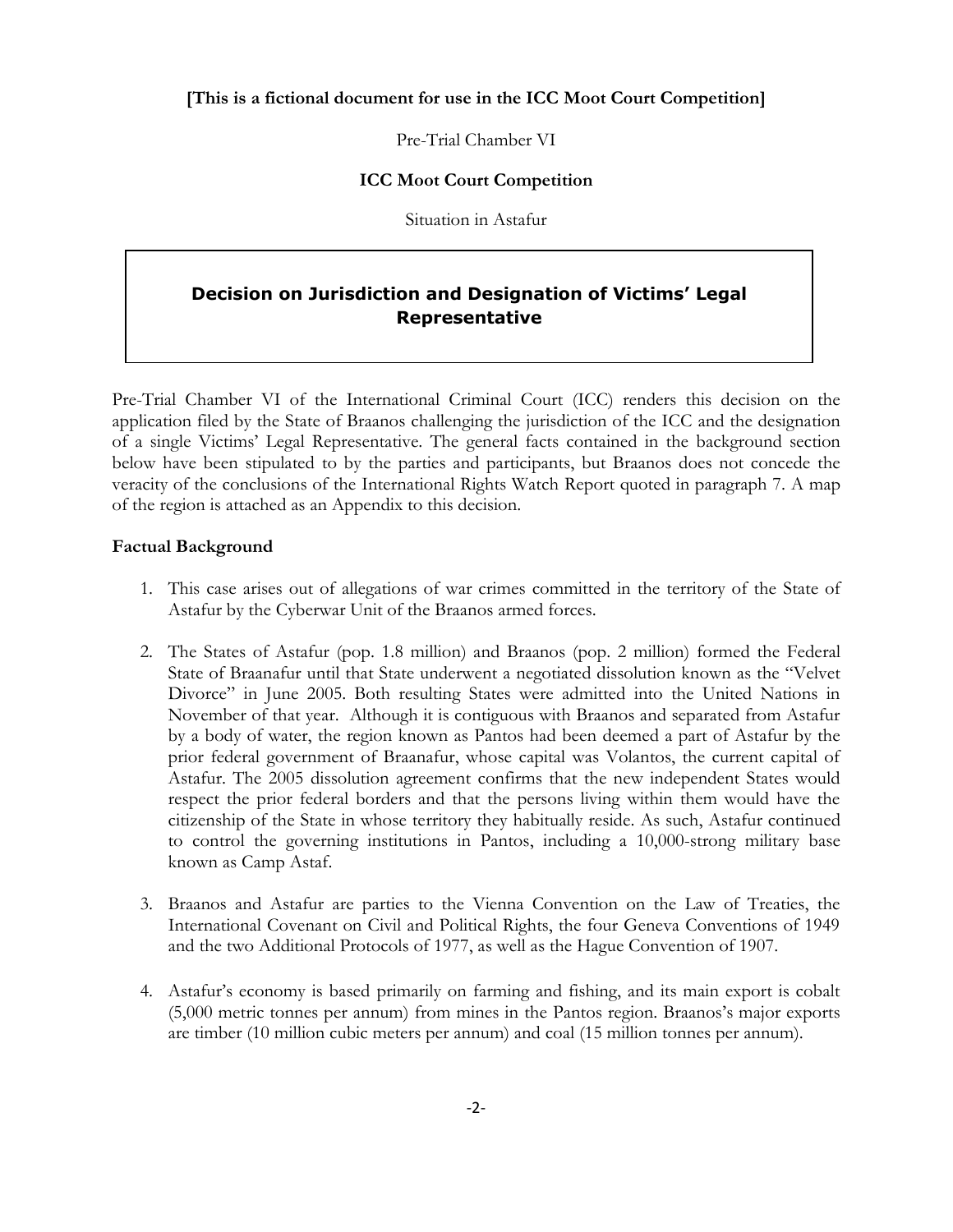- 5. Most of the roughly 400,000 inhabitants of Pantos originally migrated there from Braanos, and a majority of the Pantosian population speak Braan, the predominant language of Braanos, rather than Astaf, the predominant language of Astafur. With the encouragement of the government of Braanos, on March 15, 2014, the population of Pantos conducted a plebiscite in which sixty percent of the voting age men and women supported severing sovereign ties with Astafur and merging with Braanos. Consistent with the provisions of the Astafur Constitution, the government of Astafur immediately announced that the secession plebiscite was not valid and that Pantos would remain part of Astafur unless and until a dissolution agreement was reached with the Astafur government and approved by the Astafur Parliament. Negotiations for such an agreement were commenced but stalled over the issue of legal rights to the lucrative cobalt reserves within Pantos.
- 6. Immediately after the plebiscite, Braanos announced that it would honor the wishes of the Pantosian people and annex Pantos. Astafur, in turn, issued an official statement, warning that such annexation would be unlawful and promising to prevent it by force of arms. To that end, during the next thirty days Astafur sent an additional 10,000 troops to strengthen Camp Astaf and guard government buildings throughout the Pantos region.
- 7. Only 20 States, all close trading partners and allies of Braanos, recognized the legitimacy of the March 15, 2014 secession plebiscite. About the same number publicly declared their nonrecognition. Most states have taken no formal position on the matter.
- 8. The week after the plebiscite Braanos Pantosian protesters started occupying Hugo Park in the center of Pantos. The protests were non-violent, and the protesters were mostly ordinary Pantosian people. They protested against Astafur's decision not to accept the results of the plebiscite, even though it showed that a majority of the Pantosian people were in favor of a merge with Braanos. Although the protests were peaceful, the Astafurian Government decided that the protests had to be ended, and so the protesters were warned to leave. When they refused, Astafurian police cleared the area with water cannons, rubber bullets and tear gas, resulting in many injuries.
- 9. At 6:00 AM on April 20, 2014, all power went off and communications went down throughout Pantos. Within hours, local paramilitary forces calling themselves the Pantosian Liberation Army (PLA), who were armed and funded by the government of Braanos, launched a coordinated attack on the government institutions and the Astaf military base. There was little resistance by the Astafur forces, who were without communication, rendering them confused and disorganized. When power and communications were restored in Pantos on April 24, the world learned that the PLA had taken control of the government of Pantos with few combat casualties on either side. Later that day, Braanos announced that an annexation agreement had been concluded with the new government of Pantos, that the Braanos Parliament had approved the annexation, and that Pantos was now part of the sovereign territory of Braanos.
- 10. On April 30, International Rights Watch, a highly respected NGO similar to Human Rights Watch, published a report based on its investigation into the power and communications disruption in Pantos. Relevant parts of the 32-page report, available in full on the organization's website, are reproduced.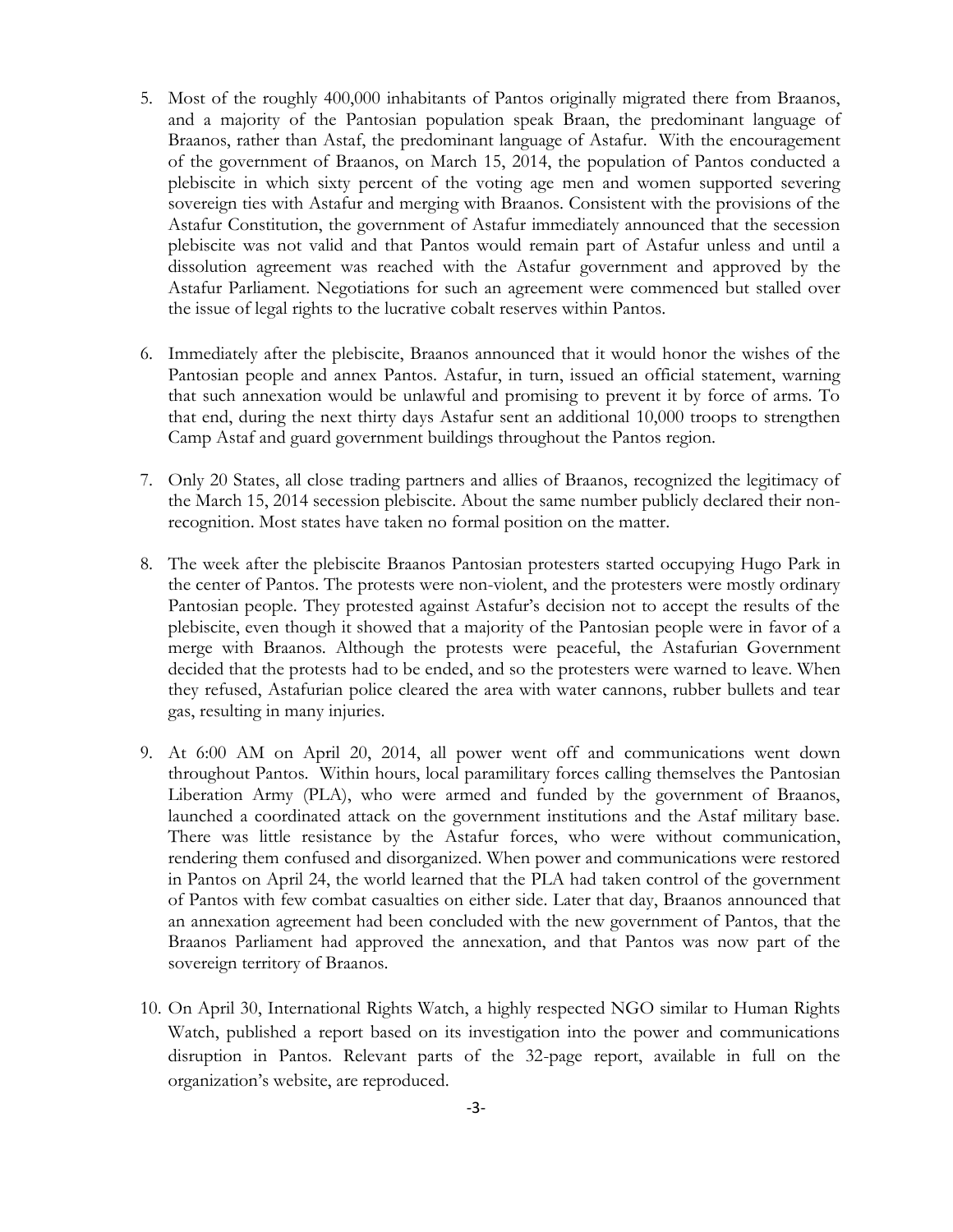"With the acquiescence of local Pantosian authorities, International Rights Watch was able to dispatch a twelve-person team of investigators, including several computer experts, to Pantos on April 25, 2014.

… After examining hospital and morgue records, analyzing digital information from broadly distributed network devices, and conducting dozens of witness interviews, the team was able to ascertain that on April 20, 2014, Pantos had been the target of a well-orchestrated series of Distributed Denial of Service attacks. The attacks bore the cyber-signature of the Braanos Armed Forces Cyberwar Unit. When notified of this, Braanos announced that it will not investigate the matter or pursue criminal prosecution against those who might be responsible for the cyber attacks.

… As a result of these attacks, the mobile phone network and internet connections throughout Pantos were completely disrupted for four days, and the electrical power grid, airports, trains, and the water supply were all shut down.

…The temperatures in arid Pantos averaged 31 Celsius during the day and 26 Celsius at night during this period.

… In addition to rendering government institutions and military facilities vulnerable, the team documented that the cyber attack resulted in a total of more than 7,000 civilian deaths throughout Pantos from April 20-24 due to food shortages and spoilage (1,503), water scarcity and contamination (3,456), several train and airplane crashes (536), people trapped in elevators (17), accidental deaths in the dark (911), and casualties at hospitals whose dialysis, neo-natal care, and life support equipment depended on electricity from the power grid (523).

… The total number of persons killed and injured in the conflict were:

- 90 PLA members killed, 100 injured.
- 190 Astafurian military personnel killed, 200 injured.
- 30 Astafurian police killed, 50 injured.
- 7,000 plus civilians killed, 3,000 injured. About one-third of the casualties were under the age of 18."

#### **Procedural Posture**

11. Neither Astafur nor Braanos is a State Party to the Statute of the ICC. On April 25, 2014, Astafur filed a declaration, pursuant to Article 12, paragraph 3 of the ICC Statute, recognizing the jurisdiction of the Court for purposes of identifying, prosecuting, and judging the authors and accomplices of war crimes committed on the territory of the Astafuran province of Pantos from April 20-24, 2014. The Registrar of the Court transmitted the declaration to the Office of the Prosecutor, which accepted the referral,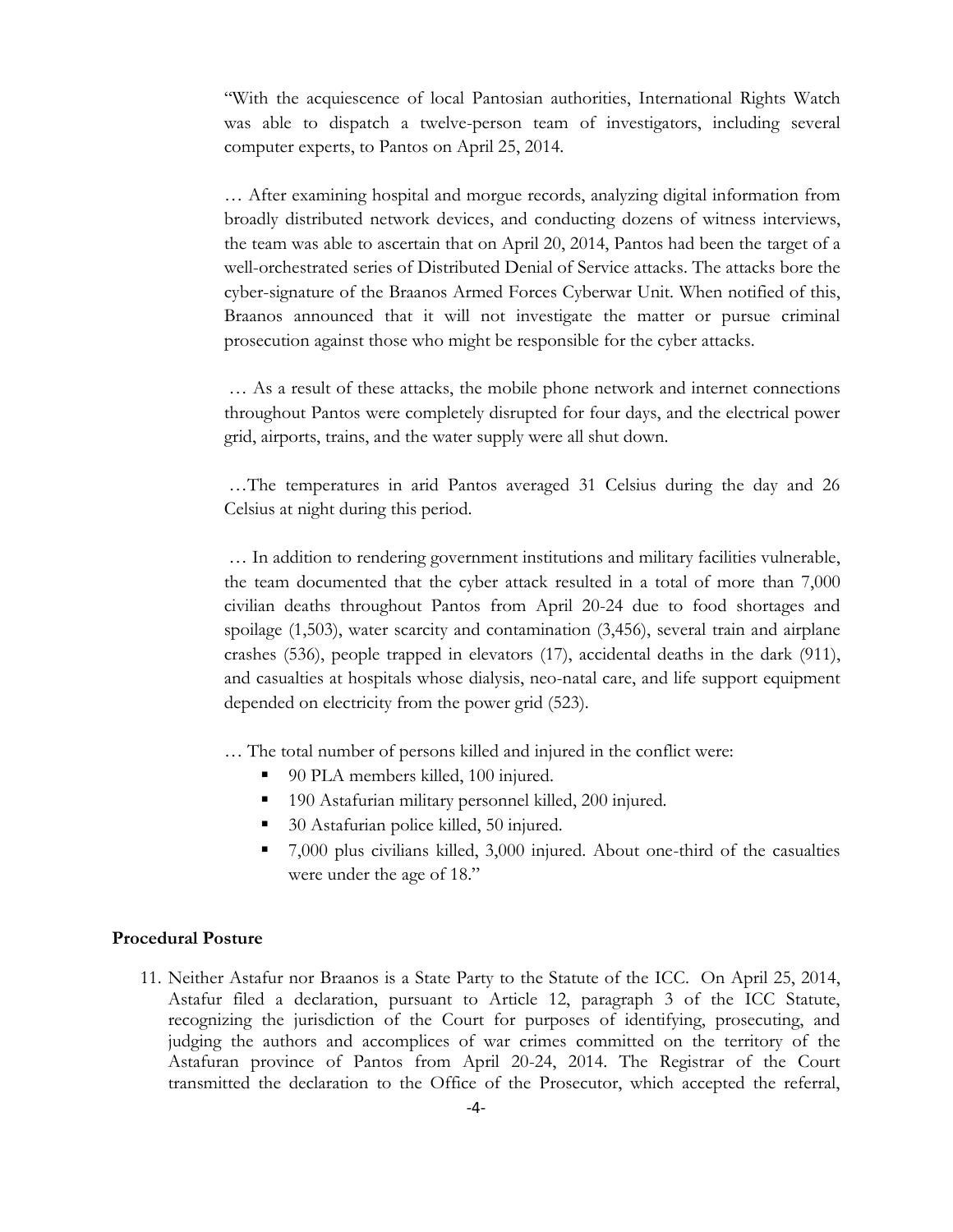determining that the preconditions to the exercise of jurisdiction under Article 12 were met. The Prosecutor has asked the Pre-Trial Chamber for authorization to formally open an investigation.

- 12. Since April 25, the Pre-Trial Chamber has received written requests from 234 victims (all of whom are immediate family members of people whose deaths are allegedly attributable to the April 20 cyber attack) wishing to participate in the proceedings, and has appointed a common legal representative for these victims. Approximately 60% of the victims had supported secession/annexation while 40% favored remaining part of Astafur. Polls indicate that some victims blame the attack partly on Astafur, since it had ignored the results of the plebiscite and in light of the events in Hugo Park.
- 13. In a submission, dated May 25, 2014, Counsel for the Government of Braanos raised several objections to the jurisdiction of the ICC with respect to this matter. Government Counsel argues that:

-- an Article 12(3) Declaration can only be made by the government in control of the State on whose territory the crime occurred, and that Astafur does not have effective control of Pantos.

-- even if Pantos had been part of Astafur at the time of the acts in question, there is no reasonable basis to believe that a crime within the jurisdiction of the Court has been committed because all the alleged actions took place in the territory of Braanos and in cyberspace; none took place in Pantos.

-- the facts alleged in the International Rights Watch Report (excerpted in paragraph 7 above) do not constitute violations of the laws of war.

In addition, Government Counsel argues that the Pre-Trial Chamber erred in designating a single Legal Representative for Victims since there are two distinct victims' groups with distinct interests.

#### **Findings and Conclusions**

- 14. On June 30, 2014, representatives of the ICC Office of the Prosecutor, Counsel for The State of Braanos, and the Legal Representative for the Victims submitted briefs and made oral presentations before this Pre-Trial Chamber on these issues. After duly considering their submissions and arguments, the Pre-Trial Chamber hereby makes the following findings and conclusions:
- 15. First, the Pre-Trial Chamber concludes that Astafur was competent to make an Article 12(3) Declaration for crimes committed in the territory of Pantos from April 20-24, 2014 because Astafur was in effective control of Pantos when the attack commenced.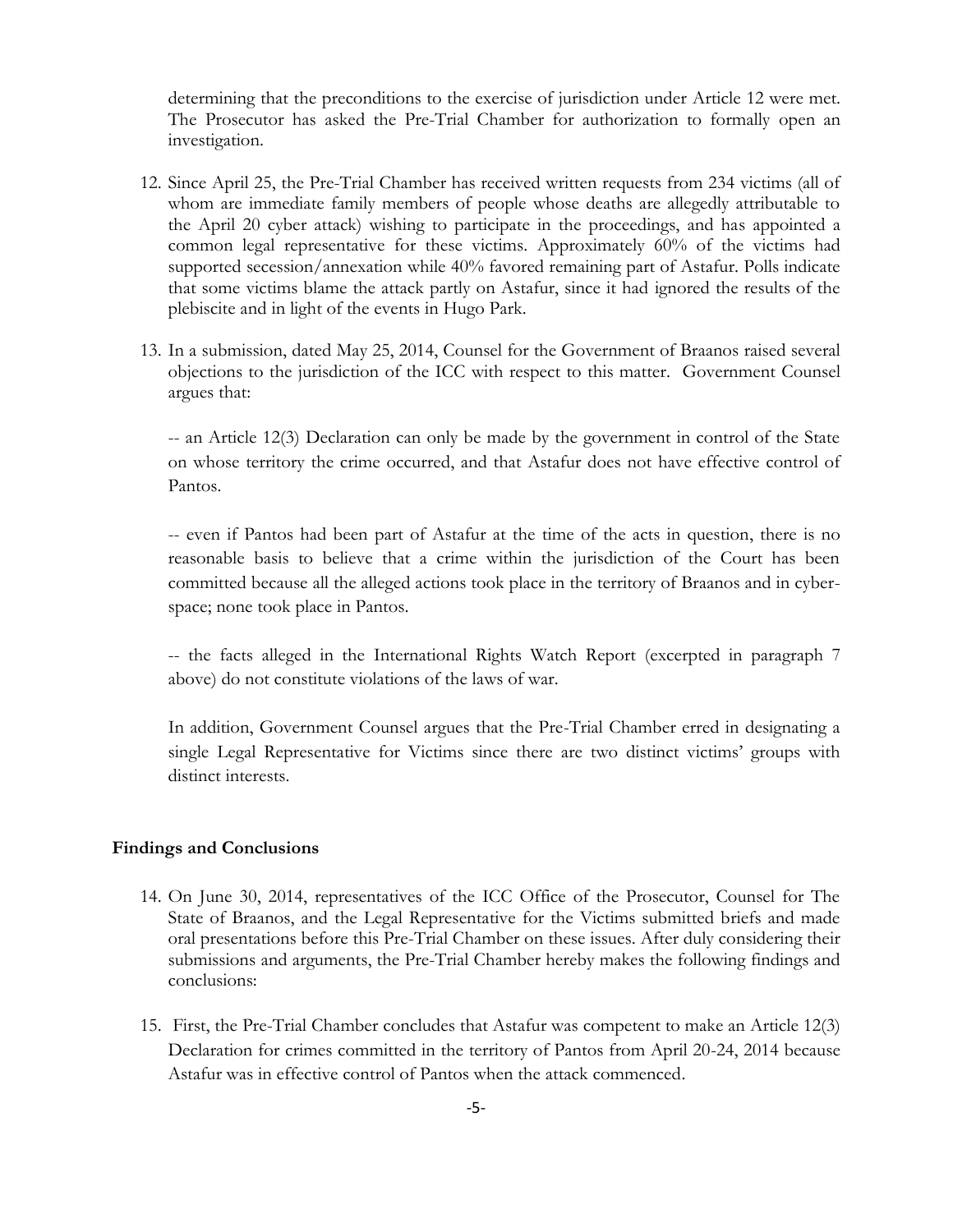- 16. Second, the Pre-Trial Chamber concludes that Article 12 of the Court's Statute contemplates the objective territorial basis of jurisdiction, including cases in which war crimes are committed by a non-Party State over the internet.
- 17. Third, the Pre-Trial Chamber concludes that the facts alleged in the International Rights Watch Report, if proven in court, would constitute violations of the law of war principle of distinction, forming the basis of war crimes under Article 8 of the Rome Statute.
- 18. Finally, the Pre-Trial Chamber concludes that a single Legal Representative for Victims can appropriately represent the victims in this case, despite the fact that some of those in the victims' group supported secession while others favored continuing to remain part of Astafur.

For these reasons, the Pre-Trial Chamber hereby:

- 1. Authorizes the Office of the Prosecutor to launch an investigation into war crimes committed in the territory of Pantos from April 20-24, 2014.
- 2. Determines that the appointment of a single Representative for the Victims is appropriate in this case.
- 3. Orders the Registrar to notify the parties and participants of this decision.

Dated: September 15, 2014